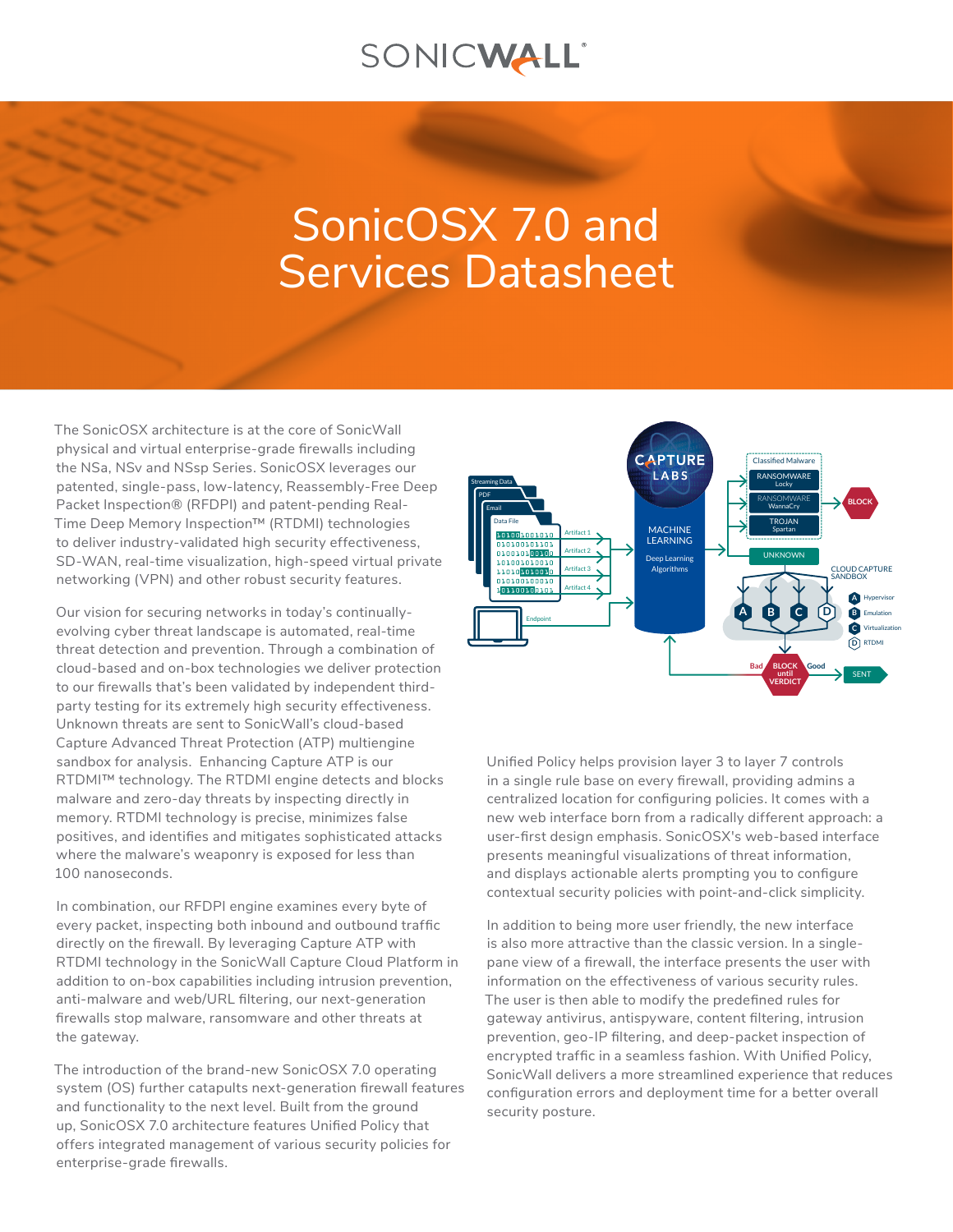

The Unified Policy give organizations the ability to control dynamic traffic passing through a firewall and provides visibility and insight into the disparate policies that affect gateway antivirus, antispyware, content filtering, intrusion prevention, geo-IP filtering, deep-packet inspection of encrypted traffic and more. It help simplify management tasks, reduce configuration errors and speed up deployment time, which all contribute to a better overall security posture.

This OS upgrade also brings about multi-instance support on NSsp series firewalls. Multi-instance is the next generation of multi-tenancy, where each tenant is isolated with dedicated compute resources to avoid resource starvation.

#### Security Service Bundles

SonicWall security services turns firewall into a complete security solution. The security services is offered in three subscription bundles – Essential, Advanced and Premier.

- **• SonicWall Essential Protection Service Suite** provides all essential security services needed to protect against known & unknown threats.
- **• SonicWall Advanced Protection Service Suite** offers advanced security to extend the security of your network with added cloud essential security services.
- **• SonicWall Premier Protection Service Suite**\* provides total security with added security services, cloud visibility, analytics & endpoint services for ultimate protection.

| <b>FEATURE</b>                                                | <b>ESSENTIAL</b> | <b>ADVANCED</b> | PREMIER* |
|---------------------------------------------------------------|------------------|-----------------|----------|
| Gateway Anti-Virus, Intrusion Prevention, Application Control |                  |                 |          |
| <b>Content Filtering Service</b>                              |                  |                 |          |
| Anti-Spam                                                     |                  |                 |          |
| 24x7 Support                                                  |                  |                 |          |
| Network Visibility                                            |                  |                 |          |
| Capture ATP (Multi-Engine) Sandboxing                         |                  |                 |          |
| RTDMI Technology                                              |                  |                 |          |
| <b>Basic DNS Security</b>                                     |                  |                 |          |
| Cloud Management                                              |                  |                 |          |
| Cloud based Reporting - 7 Days                                |                  |                 |          |
| Advanced Cloud Analytics - Virtual, 365 Days Reporting        |                  |                 |          |
| Advanced DNS Security                                         |                  |                 |          |
| Firewall System Check Tool                                    | X.               | X               |          |
| Cloud App Security Starter Pack                               | X.               | X.              |          |
| Capture Client Starter Pack                                   | X.               | X               |          |
| Premier Support                                               | X                |                 |          |

√ *Part of the bundle*

! *Not available with the bundle, but can be purchased separately*

X *Not supported with the bundle*

\* *Pending availability*

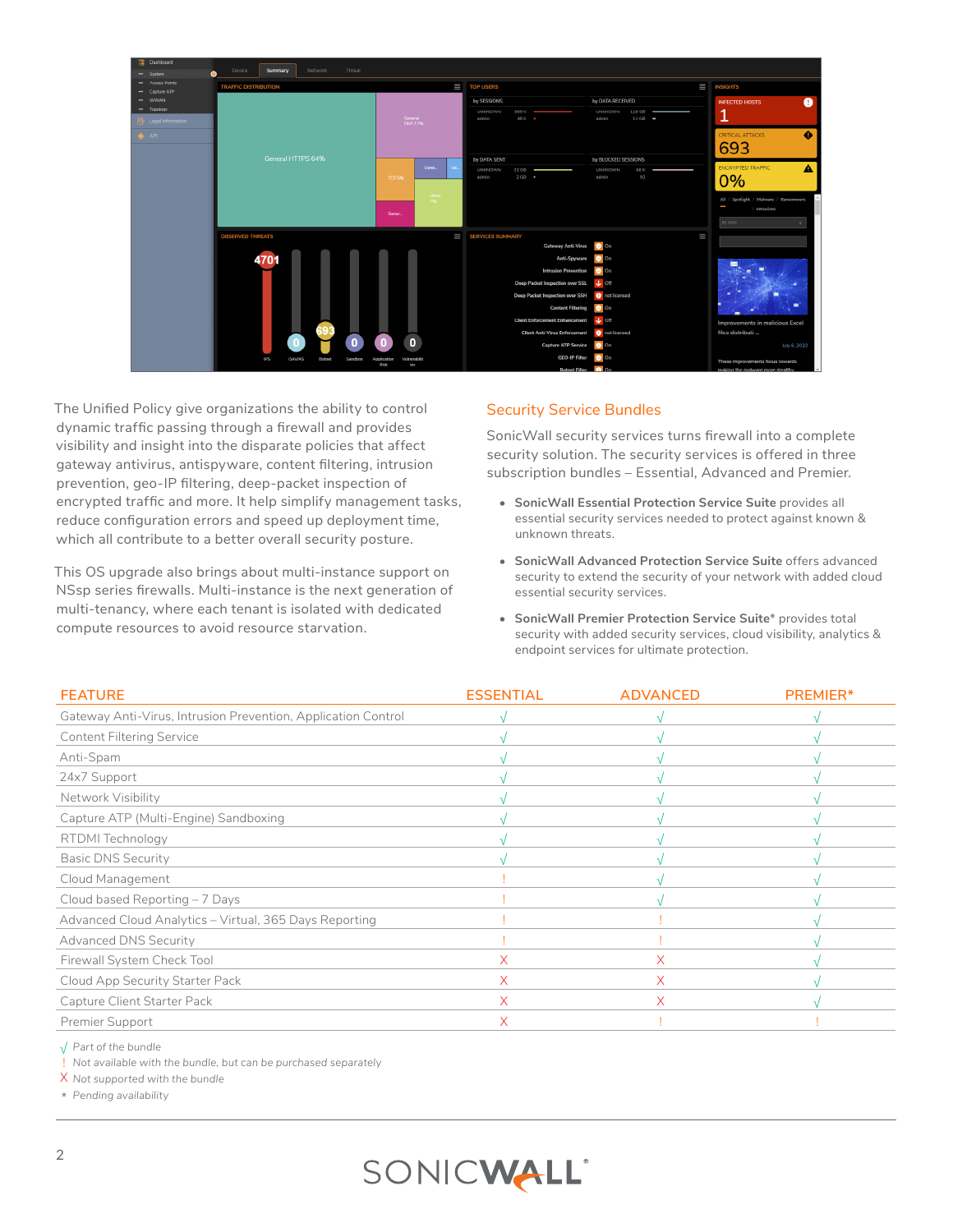#### Firewall Features and Services

| <b>ENHANCED DASHBOARD</b>                                                                          |                                                                                                                                                                                                                                                                                       |
|----------------------------------------------------------------------------------------------------|---------------------------------------------------------------------------------------------------------------------------------------------------------------------------------------------------------------------------------------------------------------------------------------|
| Feature                                                                                            | <b>Description</b>                                                                                                                                                                                                                                                                    |
| <b>Enhanced Dashboard</b>                                                                          | Dashboard with actionable alerts.                                                                                                                                                                                                                                                     |
| Enhanced Device view with display of<br>Front-View, Back-View and Storage Stats<br>of the hardware | User can now find out from the UI home tab, about the real-time status of front panel, back-panel<br>and storage module usage statistics. Giving you similar experince as if you are physically in front of<br>the hardware.                                                          |
| Real-time System usage and<br>bandwidth usage                                                      | User can now view real-time system usage of Core and Bandwidth in the network.                                                                                                                                                                                                        |
| Summarized traffic distribution                                                                    | Traffic distribution usage on user's firewall with real-time update of most used application.                                                                                                                                                                                         |
| Summary of top users                                                                               | Summary of top users based on allowed or blocked sessions; by data sent and received.                                                                                                                                                                                                 |
| Summary of Observed threats                                                                        | Real-time threat summary of threats seen within customer's network like virus, zero-day malware,<br>sypware, vulnerabilities and risky applications.                                                                                                                                  |
| Services Summary                                                                                   | Real-time status of enabled or disabled security services like IPS, GAV, Anti-Spyware,<br>Capture ATP or DPI-SSL.                                                                                                                                                                     |
| Insights on infected hosts                                                                         | Displaying the total number of infected host machines in the network in real-time.                                                                                                                                                                                                    |
| Insights on critical attacks                                                                       | Displaying the total number of mission-critical attacks in the network in real-time.                                                                                                                                                                                                  |
| Insights on encrypted traffic                                                                      | Displaying the total number of encrypted traffic in the network in real-time.                                                                                                                                                                                                         |
| Summary of top applications                                                                        | Displaying the top applications used in the network with additional options of sorting by sessions,<br>bytes, access-rule blocks, virus, spyware and intrusions.                                                                                                                      |
| Summary of top addresses                                                                           | Displaying the top address objects used in the network with additional options of sorting by<br>sessions, bytes, access-rule blocks, virus, spyware and intrusions.                                                                                                                   |
| Summary of top users                                                                               | Displaying the top users used in the network with additional options of sorting by sessions, bytes,<br>access-rule blocks, virus, spyware and intrusions.                                                                                                                             |
| Summary of top website ratings                                                                     | Displays the top website ratings by session.                                                                                                                                                                                                                                          |
| Summary of top country statistics                                                                  | Displaying the top country statistics by session, dropped traffic, bytes sent or received.                                                                                                                                                                                            |
| Summary of real-time threat                                                                        | Displaying top threats with separate statistics for Virus, Intrusions, Spyware and Botnet<br>by sessions.                                                                                                                                                                             |
| Insights to Capture ATP verdicts                                                                   | Displays verdicts given for File analysis by Capture ATP.                                                                                                                                                                                                                             |
| Insights to File Types                                                                             | Displays the type of files based on Capture-ATP report.                                                                                                                                                                                                                               |
| Insights to Destination Address                                                                    | Displays the top destinations being used by malicious files.                                                                                                                                                                                                                          |
| Malware Analysis statistics                                                                        | Displays in-depth statisctics on dynamic vs static malware analysis per file.                                                                                                                                                                                                         |
| Location based zero-day<br>Attack Origin Analysis                                                  | Displays attack origin by countries.                                                                                                                                                                                                                                                  |
| Capture ATP statistics                                                                             | Dsiplays insights to total files submitted, dynamically analysed files, malcious files and average<br>processing time using Capture ATP.                                                                                                                                              |
| API-driven management                                                                              | Management of the firewall is API-driven.                                                                                                                                                                                                                                             |
| SD-WAN Wizard                                                                                      | Wizard to automatically configure SDWAN Policy on the firewall                                                                                                                                                                                                                        |
| Notification Center                                                                                | New notification center with summary of threats, event logs and system alert.                                                                                                                                                                                                         |
| Improved online help                                                                               | Online help with links to technical documentation on each and every model.                                                                                                                                                                                                            |
| SD-WAN Monitoring                                                                                  | Displays SD-WAN Performance probes and top connections.                                                                                                                                                                                                                               |
| Enhanced Packet Monitor Utility                                                                    | Packet Monitor enhanced to include Security Policy, Decryption Policy, Route Policy, Application<br>and Security Signature Info.                                                                                                                                                      |
| Capture Threat Assessment<br>$(CTA)$ 2.0                                                           | New CTA 2.0 report supports new report template with customization options like logo, name<br>and sections. Support for file analysis and malware anaysis. Company statistics with industry and<br>Global Average for each section. Separate Executive template with recommendations. |
| System logs downloads                                                                              | System logs includign console logs that can be downloaded from diagnostics section without<br>user requiring to connect machine to console port to capture console logs. This simplifyies debug<br>methods and time for troubleshooting.                                              |
| SSH terminal on UI                                                                                 | SSH terminal can be accessed from Web UI.                                                                                                                                                                                                                                             |
| System Diagnostic Utility tools                                                                    | Support for more diagnostic tools like GDB, HTOP and Linux Perf Tool.                                                                                                                                                                                                                 |

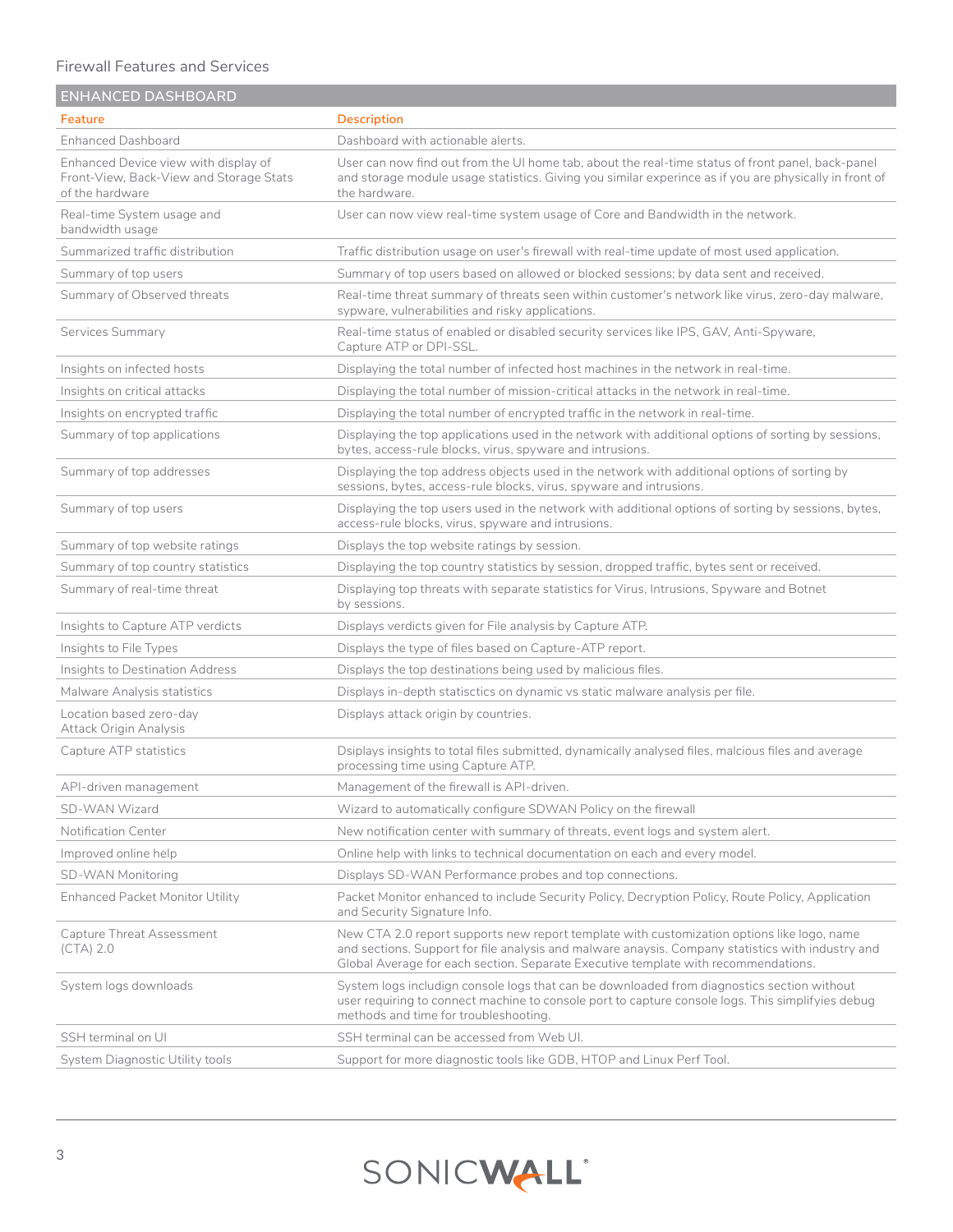| <b>UNIFIED POLICY</b>                             |                                                                                                                                                                                                                                                                              |
|---------------------------------------------------|------------------------------------------------------------------------------------------------------------------------------------------------------------------------------------------------------------------------------------------------------------------------------|
| Feature                                           | <b>Description</b>                                                                                                                                                                                                                                                           |
| Policy Overview                                   | Graphical view on used, unused, allowed or denied statistics on Security, NAT, Route, Decryption or<br>DoS Policy.                                                                                                                                                           |
| Objects Overview                                  | Graphical view on custom, default Address, Zone, Service, Schedules, Custom-Match, Application, Country,<br>URI, Website or WebCategory Object.                                                                                                                              |
| Groups Overview                                   | Graphical view on custom, default Address, Zone, Service, Custom-match, Application, Country, URI, Website<br>or WebCategory Groups.                                                                                                                                         |
| Profiles and Signatures Overview                  | Graphical view on custom, default profiles like IPS, Security, DoS or Block Page, and GAV or Antispyware<br>signatures overview.                                                                                                                                             |
| Policy Lookup                                     | Displays the matching Security Policy by entering the required flow parameters like IP Address, Port,<br>Application and Website.                                                                                                                                            |
| Security Action Profile                           | Security Action Profile are the additional actions that user can take post the allow or deny of packet like<br>applying bandwidth management and security services.                                                                                                          |
| DoS Action Profile                                | DoS Action Profile are the additional actions that user can take post the protect or bypass of packet like<br>applying attack threshhold and connection limiting.                                                                                                            |
| AntiVirus Signature Object                        | AntiVirus Signatures with more details on each signature.                                                                                                                                                                                                                    |
| AntiSpyware Signature Object                      | AntiSpyware Signatures with more details on each signature.                                                                                                                                                                                                                  |
| Intuitive Application Group                       | Application Group to include multiple Application Signatures with improved user experience.                                                                                                                                                                                  |
| Live Counter on Security Policy                   | Enables capture live statistics on Security Policy.                                                                                                                                                                                                                          |
| Policy Based Application Match                    | Application and custom match identification based on individual Policy.                                                                                                                                                                                                      |
| Clone                                             | Clones existing Security rule to a new rule.                                                                                                                                                                                                                                 |
| Selective Cell Editing                            | Ability to perform selective cell editing on the security rule without opening the rule. Reduces number of clicks<br>for the user.                                                                                                                                           |
| Shadowing                                         | Displays duplicate and shadowing rules within each and every Policy.                                                                                                                                                                                                         |
| Section Wise Policy Grouping                      | Grouping policy by sections helping enterprise users having thousands of Security Rules.                                                                                                                                                                                     |
| Custom Grouping of Policy                         | Grouping policy by custom options like zone,tag etc helping enterprise users having thousands<br>of Security Rules.                                                                                                                                                          |
| Decryption Policy                                 | Policy to inspect SSL/TLS traffic.                                                                                                                                                                                                                                           |
| DoS Policy                                        | Policy to protect from DoS/DDoD attacks like flooding, Smurf.                                                                                                                                                                                                                |
|                                                   | REASSEMBLY-FREE DEEP PACKET INSPECTION (RFDPI) ENGINE                                                                                                                                                                                                                        |
| Feature                                           | <b>Description</b>                                                                                                                                                                                                                                                           |
| Reassembly-Free Deep Packet<br>Inspection (RFDPI) | This high-performance, proprietary and patented inspection engine performs stream-based, bi-directional<br>traffic analysis, without proxying or buffering, to uncover intrusion attempts and malware and to identify<br>application traffic regardless of port.             |
| Bi-directional inspection                         | Scans for threats in both inbound and outbound traffic simultaneously to ensure that the network is not<br>used to distribute malware and does not become a launch platform for attacks in case an infected machine is<br>brought inside.                                    |
| Stream-based inspection                           | Proxy-less and non-buffering inspection technology provides ultra-low latency performance for DPI of<br>millions of simultaneous network streams without introducing file and stream size limitations, and can be<br>applied on common protocols as well as raw TCP streams. |
| Highly parallel and scalable                      | The unique design of the RFDPI engine works with the multi-core architecture to provide high DPI throughput<br>and extremely high new session establishment rates to deal with traffic spikes in demanding networks.                                                         |
| Single-pass inspection                            | A single-pass DPI architecture simultaneously scans for malware, intrusions and application identification,<br>drastically reducing DPI latency and ensuring that all threat information is correlated in a single architecture.                                             |
| FIREWALL AND NETWORKING                           |                                                                                                                                                                                                                                                                              |
| Feature                                           | <b>Description</b>                                                                                                                                                                                                                                                           |
| Full API support                                  | Complete API support for each and every section of firewall UI.                                                                                                                                                                                                              |
| SD-WAN scalability                                | Scalable tunnel interfaces for distributed enterprises.                                                                                                                                                                                                                      |
| Multi-Tenancy <sup>2</sup>                        | Enable multi-instances support on the NSsp Firewall.                                                                                                                                                                                                                         |
| Multi-Tenancy Tenant View <sup>2</sup>            | View each instance usage and other related statistics.                                                                                                                                                                                                                       |

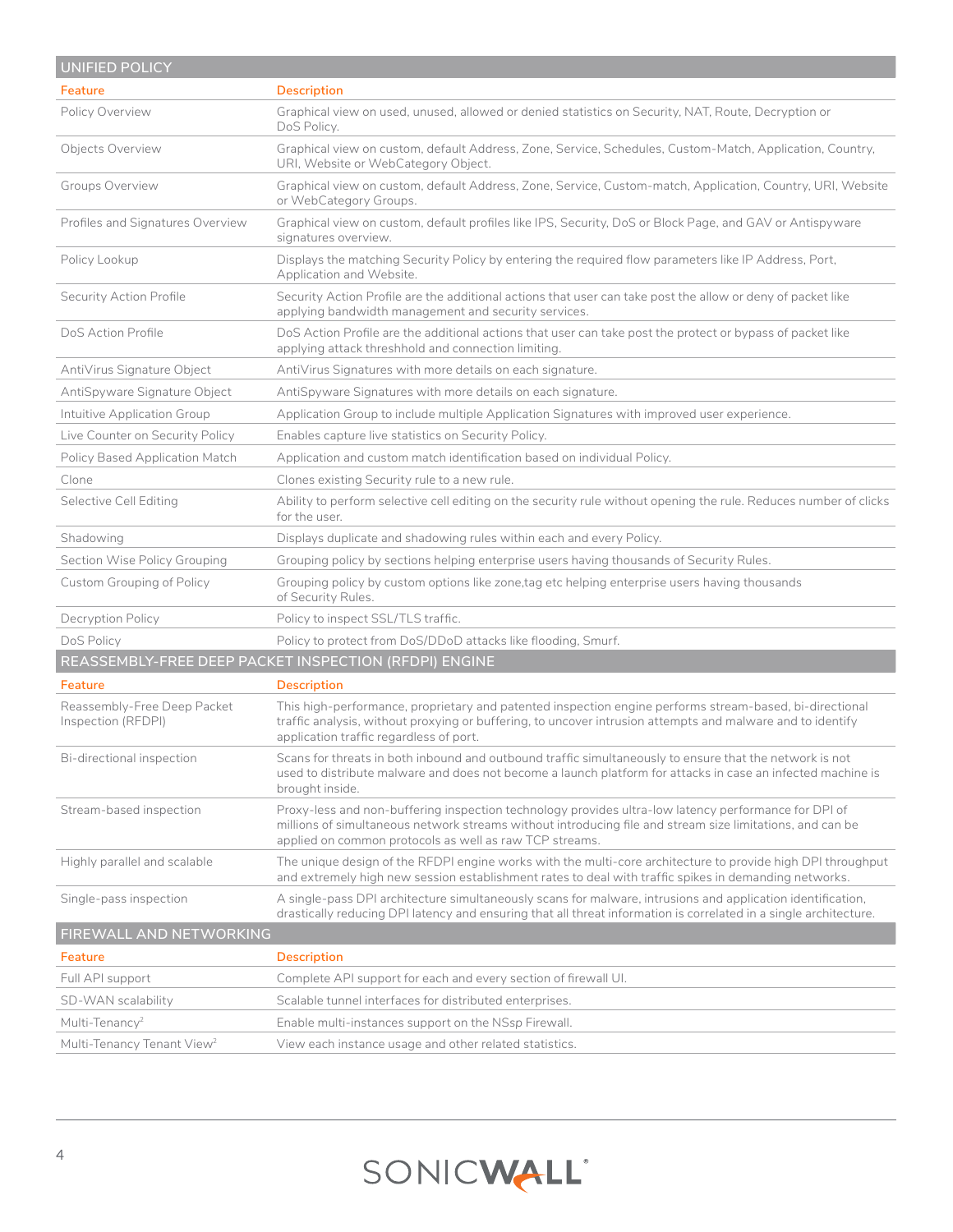| FIREWALL AND NETWORKING CONT'D                                      |                                                                                                                                                                                                                                                                                                                                        |  |
|---------------------------------------------------------------------|----------------------------------------------------------------------------------------------------------------------------------------------------------------------------------------------------------------------------------------------------------------------------------------------------------------------------------------|--|
| Separate Firmware Tenant-wise <sup>2</sup>                          | Ability to run separate firmware on each instance and root instance.                                                                                                                                                                                                                                                                   |  |
| Tenant Licensing from Root <sup>2</sup>                             | Licensing the child instances from the root instance. Displays key for each instance.                                                                                                                                                                                                                                                  |  |
| Secure SD-WAN                                                       | An alternative to more expensive technologies such as MPLS, Secure SD-WAN enables distributed enterprise<br>organizations to build, operate and manage secure, high-performance networks across remote sites for the<br>purpose of sharing data, applications and services using readily-available, low-cost public Internet services. |  |
| <b>REST API</b>                                                     | Allows the firewall to receive and leverage any and all proprietary, original equipment manufacturer and<br>third-party intelligence feeds to combat advanced threats such as zero-day, malicious insider, compromised<br>credentials, ransomware and advanced persistent threats.                                                     |  |
| Stateful packet inspection                                          | All network traffic is inspected, analyzed and brought into compliance with firewall access policies.                                                                                                                                                                                                                                  |  |
| High availability/clustering                                        | Supports Active/Passive (A/P) with state synchronization, Active/Active (A/A) DPI <sup>2</sup> and Active/Active<br>clustering high availability modes <sup>2</sup> . Active/Active DPI offloads the deep packet inspection load to passive<br>appliance to boost throughput.                                                          |  |
| DDoS/DoS attack protection                                          | SYN flood protection provides a defense against DOS attacks using both Layer 3 SYN proxy and Layer 2 SYN<br>blacklisting technologies. Additionally, it protects against DOS/DDoS through UDP/ICMP flood protection and<br>connection rate limiting.                                                                                   |  |
| Flexible deployment options                                         | The firewall can be deployed in wire, network tap NAT or Layer 2 bridge <sup>2</sup> modes.                                                                                                                                                                                                                                            |  |
| WAN load balancing                                                  | Load-balances multiple WAN interfaces using Round Robin, Spillover or Percentage methods. Policy-based<br>routing creates routes based on protocol to direct traffic to a preferred WAN connection with the ability to fail<br>back to a secondary WAN in the event of an outage.                                                      |  |
| Advanced quality of service (QoS)                                   | Guarantees critical communications with 802.1p, DSCP tagging and remapping of VoIP traffic on the network.                                                                                                                                                                                                                             |  |
| H.323 gatekeeper and SIP<br>proxy support                           | Blocks spam calls by requiring that all incoming calls are authorized and authenticated by H.323 gatekeeper or<br>SIP proxy.                                                                                                                                                                                                           |  |
| SonicWall Switch Integration                                        | SonicWall's first-ever switches provides seamless integration with firewalls for a single-pane-of-glass<br>management and visibility of your network                                                                                                                                                                                   |  |
| Single and cascaded Dell N-Series<br>and X-Series switch management | Manage security settings of additional ports, including Portshield, HA, PoE and PoE+, under a single pane of<br>glass using the firewall management dashboard for Dell's N-Series and X-Series network switches.                                                                                                                       |  |
| Biometric authentication                                            | Supports mobile device authentication such as fingerprint recognition that cannot be easily duplicated or<br>shared to securely authenticate the user identity for network access.                                                                                                                                                     |  |
| Open authentication and social login                                | Enable guest users to use their credential from social networking service such as Facebook, Twitter, or<br>Google+ to sign in and access the Internet and other guest services through a host's wireless, LAN or DMZ<br>zones using pass-through authentication.                                                                       |  |
| Multi-domain authentication                                         | Provides a simple and fast way to administer security polices across all network domains. Manage individual<br>policy to a single domain or group of domains.                                                                                                                                                                          |  |
| MANAGEMENT, REPORTING AND SUPPORT                                   |                                                                                                                                                                                                                                                                                                                                        |  |
| Feature                                                             | <b>Description</b>                                                                                                                                                                                                                                                                                                                     |  |
| Cloud-based and on-<br>premises management                          | Configuration and management of SonicWall appliances is available via the cloud through the SonicWall<br>Capture Security Center and on-premises using SonicWall Global Management System (GMS).                                                                                                                                       |  |
|                                                                     | Powerful single device management An intuitive web-based interface allows quick and convenient configuration, in addition to a comprehensive<br>command-line interface and support for SNMPv2/3.                                                                                                                                       |  |
| IPFIX/NetFlow application<br>flow reporting                         | Exports application traffic analytics and usage data through IPFIX or NetFlow protocols for real-time and<br>historical monitoring and reporting with tools such as SonicWall Analytics or other tools that support IPFIX<br>and NetFlow with extensions.                                                                              |  |
| Compliance-centered<br>malware detection                            | Analyze suspicious files in your own environment without sending files or results to a third-party cloud.                                                                                                                                                                                                                              |  |
| Improved Match Object                                               | Match Object supports adding applications with an enhanced user experience.                                                                                                                                                                                                                                                            |  |
| Profile Based Objects                                               | Profile Objects for Endpoint Security, Bandwidth Management, QoS Marking, Content Filter, DHCP Option<br>and AWS VPN.                                                                                                                                                                                                                  |  |
| <b>Enhanced Security Rules</b>                                      | Enhanced Rule Display for intuitive user experience.                                                                                                                                                                                                                                                                                   |  |
| Customizable Grid Settings                                          | Customizable and movable columns within Security Policy, NAT Policy, Route Policy, Decryption Policy and<br>DoS Policy.                                                                                                                                                                                                                |  |
| Active and Inactive Rule Display                                    | Displays the rules which are enabled or disabled.                                                                                                                                                                                                                                                                                      |  |

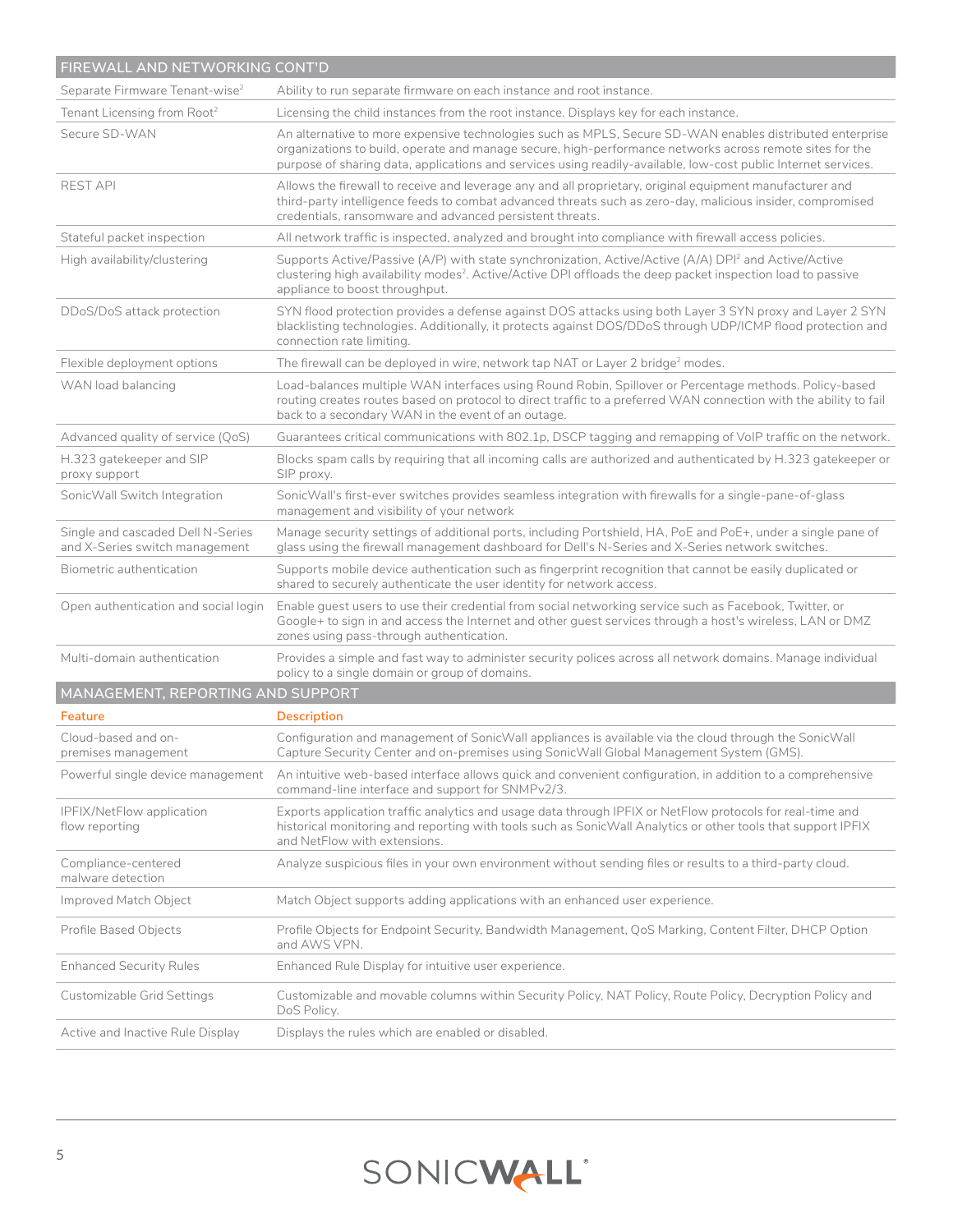| MANAGEMENT, REPORTING AND SUPPORT CONT'D          |                                                                                                                                                                                                                                                                                                                                                                                                                                                              |  |
|---------------------------------------------------|--------------------------------------------------------------------------------------------------------------------------------------------------------------------------------------------------------------------------------------------------------------------------------------------------------------------------------------------------------------------------------------------------------------------------------------------------------------|--|
| Used and Unused Rule Display                      | Displays the rules which are actively used or not being used.                                                                                                                                                                                                                                                                                                                                                                                                |  |
| <b>Exporting Access-Rules</b>                     | Exports all the access rules to CSV file.                                                                                                                                                                                                                                                                                                                                                                                                                    |  |
| Live Counter on Security Policy                   | Enables capture live statistics on Security Policy.                                                                                                                                                                                                                                                                                                                                                                                                          |  |
| Rule Diagram                                      | Pictorial view of a particular security policy, NAT and Routing rule which helps in finding real-time statistics.                                                                                                                                                                                                                                                                                                                                            |  |
| <b>Endpoint Security Rules</b>                    | Ability to add security rules for endpoint security using Capture Client.                                                                                                                                                                                                                                                                                                                                                                                    |  |
| VIRTUAL PRIVATE NETWORKING (VPN)                  |                                                                                                                                                                                                                                                                                                                                                                                                                                                              |  |
| Feature                                           | <b>Description</b>                                                                                                                                                                                                                                                                                                                                                                                                                                           |  |
| Auto-provision VPN                                | Simplifies and reduces complex distributed firewall deployment down to a trivial effort by automating the<br>initial site-to-site VPN gateway provisioning between SonicWall firewalls while security and connectivity<br>occurs instantly and automatically.                                                                                                                                                                                                |  |
| <b>IPSec VPN for</b><br>site-to-site connectivity | High-performance IPSec VPN allows the firewall to act as a VPN concentrator for thousands of other large<br>sites, branch offices or home offices.                                                                                                                                                                                                                                                                                                           |  |
| SSL VPN or IPSec client<br>remote access          | Utilizes clientless SSL VPN technology or an easy-to-manage IPSec client for easy access to email, files,<br>computers, intranet sites and applications from a variety of platforms.                                                                                                                                                                                                                                                                         |  |
| Redundant VPN gateway                             | When using multiple WANs, a primary and secondary VPN can be configured to allow seamless, automatic<br>failover and failback of all VPN sessions.                                                                                                                                                                                                                                                                                                           |  |
| Route-based VPN                                   | The ability to perform dynamic routing over VPN links ensures continuous uptime in the event of a temporary<br>VPN tunnel failure, by seamlessly re-routing traffic between endpoints through alternate routes.                                                                                                                                                                                                                                              |  |
| <b>CONTENT/CONTEXT AWARENESS</b>                  |                                                                                                                                                                                                                                                                                                                                                                                                                                                              |  |
| Feature                                           | <b>Description</b>                                                                                                                                                                                                                                                                                                                                                                                                                                           |  |
| User activity tracking                            | User identification and activity are made available through seamless AD/LDAP/Citrix/Terminal Services SSO<br>integration combined with extensive information obtained through DPI.                                                                                                                                                                                                                                                                           |  |
| GeolP country traffic identification              | Identifies and controls network traffic going to or coming from specific countries to either protect against<br>attacks from known or suspected origins of threat activity, or to investigate suspicious traffic originating from<br>the network. Ability to create custom country and Botnet lists to override an incorrect country or Botnet tag<br>associated with an IP address. Eliminates unwanted filtering of IP addresses due to misclassification. |  |
| Regular expression matching<br>and filtering      | Prevents data leakage by identifying and controlling content crossing the network through regular<br>expression matching.                                                                                                                                                                                                                                                                                                                                    |  |

### Breach prevention subscription services

| CAPTURE ADVANCED THREAT PROTECTION <sup>1</sup> |                                                                                                                                                                                                                                                                                                                                         |
|-------------------------------------------------|-----------------------------------------------------------------------------------------------------------------------------------------------------------------------------------------------------------------------------------------------------------------------------------------------------------------------------------------|
| Feature                                         | <b>Description</b>                                                                                                                                                                                                                                                                                                                      |
| Multi-engine sandboxing                         | The multi-engine sandbox platform, which includes virtualized sandboxing, full system emulation<br>and hypervisor level analysis technology, executes suspicious code and analyzes behavior, providing<br>comprehensive visibility to malicious activity.                                                                               |
| Real-Time Deep Memory<br>Inspection (RTDMI™)    | SonicWall RTDMI is a patent-pending technology and process utilized by the SonicWall Capture Cloud to<br>identify and mitigate even the most insidious modern threats, including future Meltdown exploits. It even<br>detects and blocks malware that does not exhibit any malicious behavior and hides its weaponry<br>via encryption. |
| Block until verdict                             | To prevent potentially malicious files from entering the network, files sent to the cloud for analysis can be held<br>at the gateway until a verdict is determined.                                                                                                                                                                     |
| Broad file type analysis                        | Supports analysis of a broad range of file types, including executable programs (PE), DLL, PDFs, MS Office<br>documents, archives, JAR and APK plus multiple operating systems including Windows, Android, Mac OS and<br>multi-browser environments.                                                                                    |
| Rapid deployment of signatures                  | When a file is identified as malicious, a signature is immediately deployed to firewalls with SonicWall<br>Capture subscriptions and Gateway Anti-Virus and IPS signature databases and the URL, IP and domain<br>reputation databases.                                                                                                 |
| Capture Client                                  | Capture Client uses a static artificial intelligence (AI) engine to determine threats before they can execute and<br>rollback to a previous uninfected state.                                                                                                                                                                           |

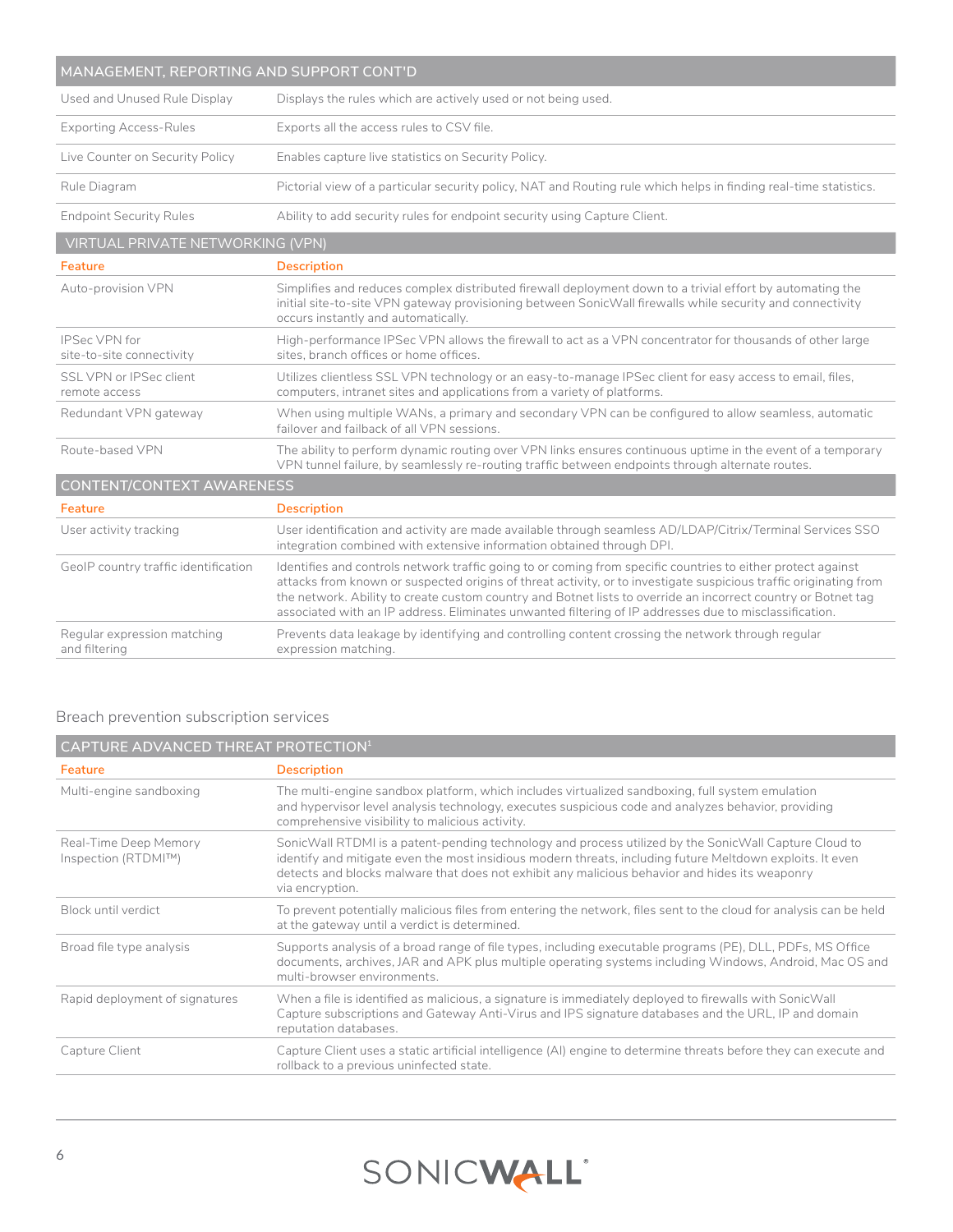| ENCRYPTED THREAT PREVENTION                                |                                                                                                                                                                                                                                                                                                                                                                         |  |
|------------------------------------------------------------|-------------------------------------------------------------------------------------------------------------------------------------------------------------------------------------------------------------------------------------------------------------------------------------------------------------------------------------------------------------------------|--|
| Feature                                                    | <b>Description</b>                                                                                                                                                                                                                                                                                                                                                      |  |
| TLS 1.3 Support                                            | Support for TLS 1.3 to improve overall security on the firewall. This is implemented in Firewall Management,<br>SSL VPN and DPI.                                                                                                                                                                                                                                        |  |
| TLS/SSL decryption and inspection                          | Decrypts and inspects TLS/SSL encrypted traffic on the fly, without proxying, for malware, intrusions and<br>data leakage, and applies application, URL and content control policies in order to protect against threats<br>hidden inside of encrypted traffic. Included with security subscriptions for all models except SOHO. Sold as a<br>separate license on SOHO. |  |
| SSH inspection                                             | Deep packet inspection of SSH (DPI-SSH) decrypts and inspects data traversing over SSH tunnels to prevent<br>attacks that leverage SSH.                                                                                                                                                                                                                                 |  |
| <b>INTRUSION PREVENTION<sup>1</sup></b>                    |                                                                                                                                                                                                                                                                                                                                                                         |  |
| Feature                                                    | <b>Description</b>                                                                                                                                                                                                                                                                                                                                                      |  |
| Countermeasure-based protection                            | Tightly integrated intrusion prevention system (IPS) leverages signatures and other countermeasures to scan<br>packet payloads for vulnerabilities and exploits, covering a broad spectrum of attacks and vulnerabilities.                                                                                                                                              |  |
| Automatic signature updates                                | The SonicWall Threat Research Team continuously researches and deploys updates to an extensive list of IPS<br>countermeasures that covers more than 50 attack categories. The new updates take immediate effect without<br>any reboot or service interruption required.                                                                                                 |  |
| Intra-zone IPS protection                                  | Bolsters internal security by segmenting the network into multiple security zones with intrusion prevention,<br>preventing threats from propagating across the zone boundaries.                                                                                                                                                                                         |  |
| Botnet command and control (CnC)<br>detection and blocking | Identifies and blocks command and control traffic originating from bots on the local network to IPs and<br>domains that are identified as propagating malware or are known CnC points.                                                                                                                                                                                  |  |
| Protocol abuse/anomaly                                     | Identifies and blocks attacks that abuse protocols as they attempt to sneak past the IPS.                                                                                                                                                                                                                                                                               |  |
| Zero-day protection                                        | Protects the network against zero-day attacks with constant updates against the latest exploit methods and<br>techniques that cover thousands of individual exploits.                                                                                                                                                                                                   |  |
| Anti-evasion technology                                    | Extensive stream normalization, decoding and other techniques ensure that threats do not enter the network<br>undetected by utilizing evasion techniques in Layers 2-7.                                                                                                                                                                                                 |  |
| THREAT PREVENTION <sup>1</sup>                             |                                                                                                                                                                                                                                                                                                                                                                         |  |
| Feature                                                    | <b>Description</b>                                                                                                                                                                                                                                                                                                                                                      |  |
| Gateway anti-malware                                       | The RFDPI engine scans all inbound, outbound and intra-zone traffic for viruses, Trojans, key loggers and<br>other malware in files of unlimited length and size across all ports and TCP streams.                                                                                                                                                                      |  |
| Capture Cloud malware protection                           | A continuously updated database of tens of millions of threat signatures resides in the SonicWall cloud servers<br>and is referenced to augment the capabilities of the onboard signature database, providing RFDPI with<br>extensive coverage of threats.                                                                                                              |  |
| Around-the-clock security updates                          | New threat updates are automatically pushed to firewalls in the field with active security services, and take<br>effect immediately without reboots or interruptions.                                                                                                                                                                                                   |  |
| Bi-directional raw TCP inspection                          | The RFDPI engine scans raw TCP streams on any port and bi-directionally to detect and prevent both inbound<br>and outbond threats.                                                                                                                                                                                                                                      |  |
| Extensive protocol support                                 | Identifies common protocols such as HTTP/S, FTP, SMTP, SMBv1/v2 and others, which do not send data in<br>raw TCP. Decodes payloads for malware inspection, even if they do not run on standard, well-known ports.                                                                                                                                                       |  |
| APPLICATION INTELLIGENCE AND CONTROL <sup>1</sup>          |                                                                                                                                                                                                                                                                                                                                                                         |  |
| Feature                                                    | <b>Description</b>                                                                                                                                                                                                                                                                                                                                                      |  |
| Application control                                        | Controls applications, or individual application features that are identified by the RFDPI engine against a<br>continuously expanding database of over thousands of application signatures. This increases network security<br>and enhances network productivity.                                                                                                       |  |
| Custom application identification                          | Controls custom applications by creating signatures based on specific parameters or patterns unique to an<br>application in its network communications. This helps gain further control over the network.                                                                                                                                                               |  |
| Application bandwidth management                           | Application bandwidth management granularly allocates and regulates available bandwidth for critical<br>applications (or application categories), while inhibiting nonessential application traffic.                                                                                                                                                                    |  |
| Granular control                                           | Controls applications (or specific components of an application) based on schedules, user groups, exclusion lists<br>and a range of actions with full SSO user identification through LDAP/AD/Terminal Services/Citrix integration.                                                                                                                                     |  |